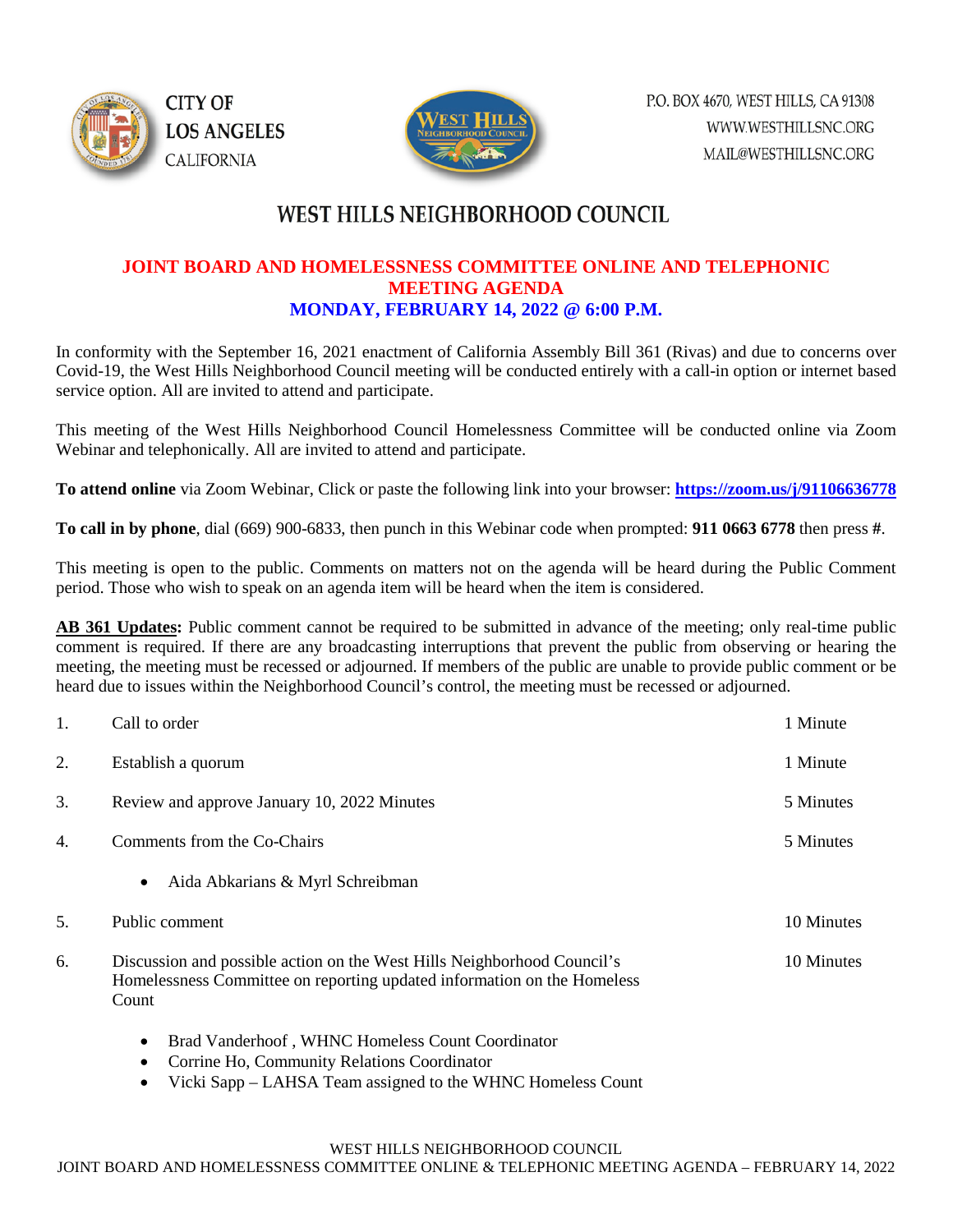| 7.  | Discussion regarding taking the Virtual Training for the Homeless Count if you plan<br>to volunteer or participate. Schedule is attached                                                                                                                                                       | 5 Minutes  |
|-----|------------------------------------------------------------------------------------------------------------------------------------------------------------------------------------------------------------------------------------------------------------------------------------------------|------------|
| 8.  | Discussion and possible action regarding sending a letter to LAHSA requesting that<br>the dropping and collecting of the materials should be done by a LAHSA Representative                                                                                                                    |            |
| 9.  | Discussion and possible action on requesting a report from LAHSA                                                                                                                                                                                                                               | 15 Minutes |
|     | Beds available in Service Planning Area ("SPA") $2 - A$ SPA is simply a<br>$\bullet$<br>specific geographic region within Los Angeles County. Due to the large<br>size of LA County, 4, 300 square miles, the county is divided in 8 SPAS.<br>For more information please see the attached map |            |
|     | After the Count – The numbers of unhoused individuals/families are calculated<br>$\bullet$<br>for each city. How do the Neighborhood Councils, benefit from the funds by<br>LAHSA and what plans are in place to help the unhoused population                                                  |            |
| 10. | Meeting adjournment – Next meeting is March 14, 2022 at 6:00 p.m.                                                                                                                                                                                                                              | 1 Minute   |

**Public input at Neighborhood Council meetings:** When prompted by the presiding officer, members of the public may address the committee on any agenda item before the committee takes an action on the item by punching in \*9 (if calling in by phone) or by clicking on the "raise hand" button (if participating online through Zoom) and waiting to be recognized. Comments from the public on agenda items will be heard only when the respective item is being considered. Comments from the public on matters not appearing on the agenda that are within the committee's jurisdiction will be heard during the General Public Comment period. Please note that under the Ralph M. Brown Act, the committee is prevented from acting on a matter that you bring to its attention during the General Public Comment period; however, the issue raised by a member of the public may become the subject of a future committee meeting. Public comment is limited to 2 minutes per speaker, unless adjusted by the presiding officer of said committee.

**Notice to Paid Representatives -** If you are compensated to monitor, attend, or speak at this meeting, city law may require you to register as a lobbyist and report your activity. See Los Angeles Municipal Code §§ 48.01 et seq. More information is available at [ethics@lacity.org/lobbying.](mailto:) For assistance, please contact the Ethics Commission at (213) 978-1960 or [ethics.commission@lacity.org](mailto:)

**Public Posting of Agendas**: WHNC agendas are posted for public review at Shadow Ranch Park, 22633 Vanowen St., West Hills, CA 91307 or at our website, [www.westhillsnc.org](http://www.westhillsnc.org/) You can also receive our agendas via email by subscribing to the City of Los Angeles Early Notification System at [www.lacity.org/government/Subscriptions/NeighborhoodCouncils/index](http://www.lacity.org/government/Subscriptions/NeighborhoodCouncils/index)

**The Americans With Disabilities Act**: As a covered entity under Title II of the Americans with Disabilities Act, the City of Los Angeles does not discriminate on the basis of disability and, upon request, will provide reasonable accommodation to ensure equal access to its programs, services and activities. Sign language interpreters, assistive listening devices and other auxiliary aids and/or services may be provided upon request. To ensure availability of services, please make your request at least three business days (72 hours) prior to the meeting you wish to attend by contacting via email [NCSupport@lacity.org](mailto:NCSupport@lacity.org) or calling (213) 978-1551. If you are hearing impaired please call 711.

**Public Access of Records**: In compliance with Government Code Section 54957.5, non-exempt writings that are distributed to a majority or all of the board in advance of a meeting may be viewed at the meeting where such writing was considered or by contacting the WHNC's executive director via email at [michelle.ritchie@westhillsnc.org](mailto:michelle.ritchie@westhillsnc.org) Requests can be made for a copy of a record related to an item on the agenda.

**Reconsideration and Grievance Process:** For information on the WHNC's process for board action reconsideration, stakeholder grievance policy or any other procedural matters related to this Council, please consult the WHNC Bylaws. The Bylaws are available at our website, [www.westhillsnc.org](http://www.westhillsnc.org/)

**Servicios De Traduccion**: Si requiere servicios de traducción, favor de avisar al Concejo Vecinal 3 días de trabajo (72 horas) antes del evento. Por favor contacte [Michelle.Ritchie@westhillsnc.org](mailto:Michelle.Ritchie@westhillsnc.org)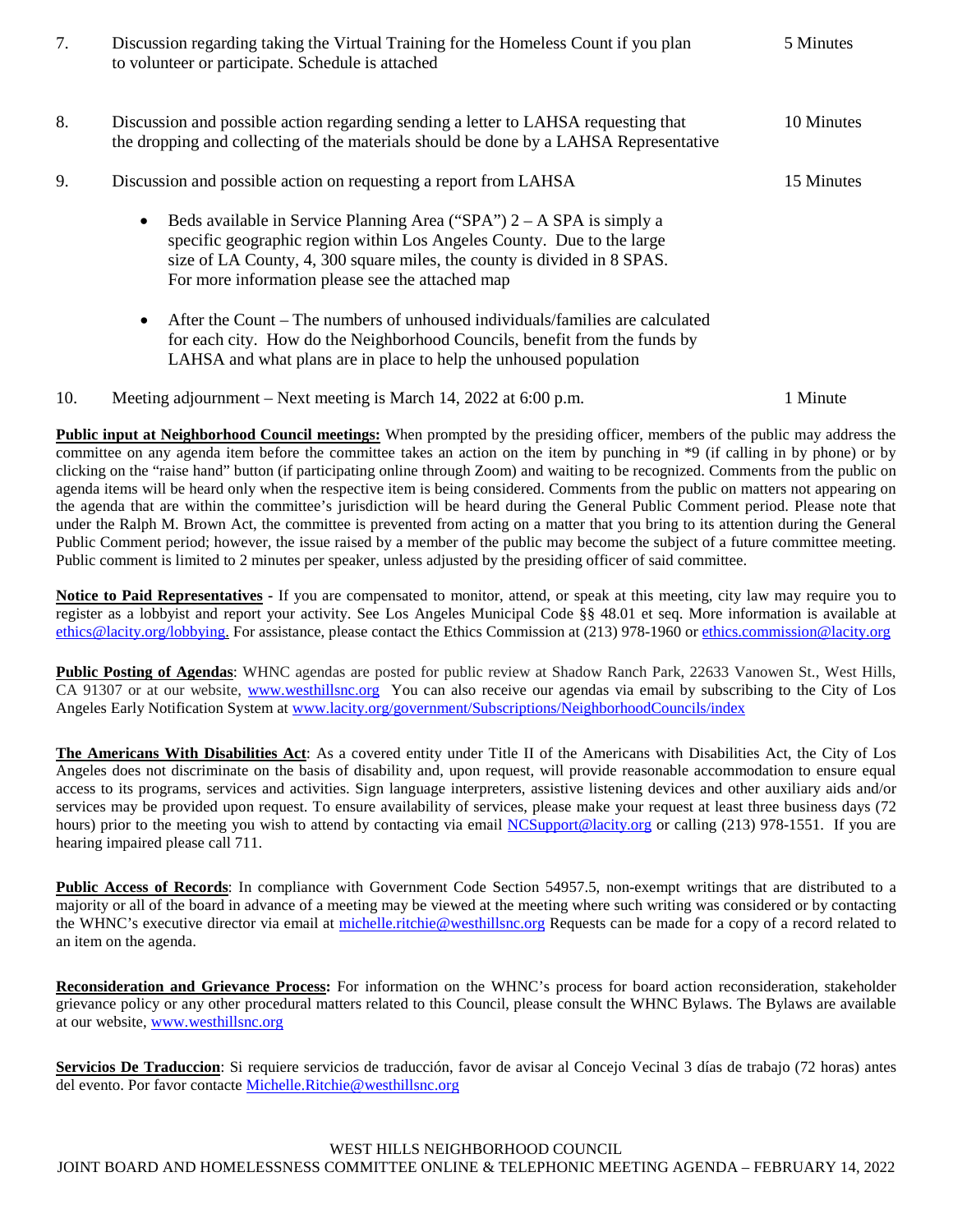

Dear Aida,

The 2022 LA Homeless Count virtual trainings begin this week. If you have already signed up for one of the trainings, thank you! If you haven't yet, please do so at your earliest convenience.

| <b>Volunteer Trainings</b>       | <b>Date and Time</b>              |
|----------------------------------|-----------------------------------|
| Volunteer Training Date 1        | Thursday, February 10th at 12 PM  |
| <b>Volunteer Training Date 2</b> | Saturday, February 12th, at 10 AM |
| Volunteer Training Date 3        | Tuesday, February 15th, at 6 PM   |
| Volunteer Training Date 4        | Thursday, February 17th, at 12 PM |

## Sign Up for a Virtual Volunteer Training!

## Sign Up for the Homeless Count Virtual Trainings Here